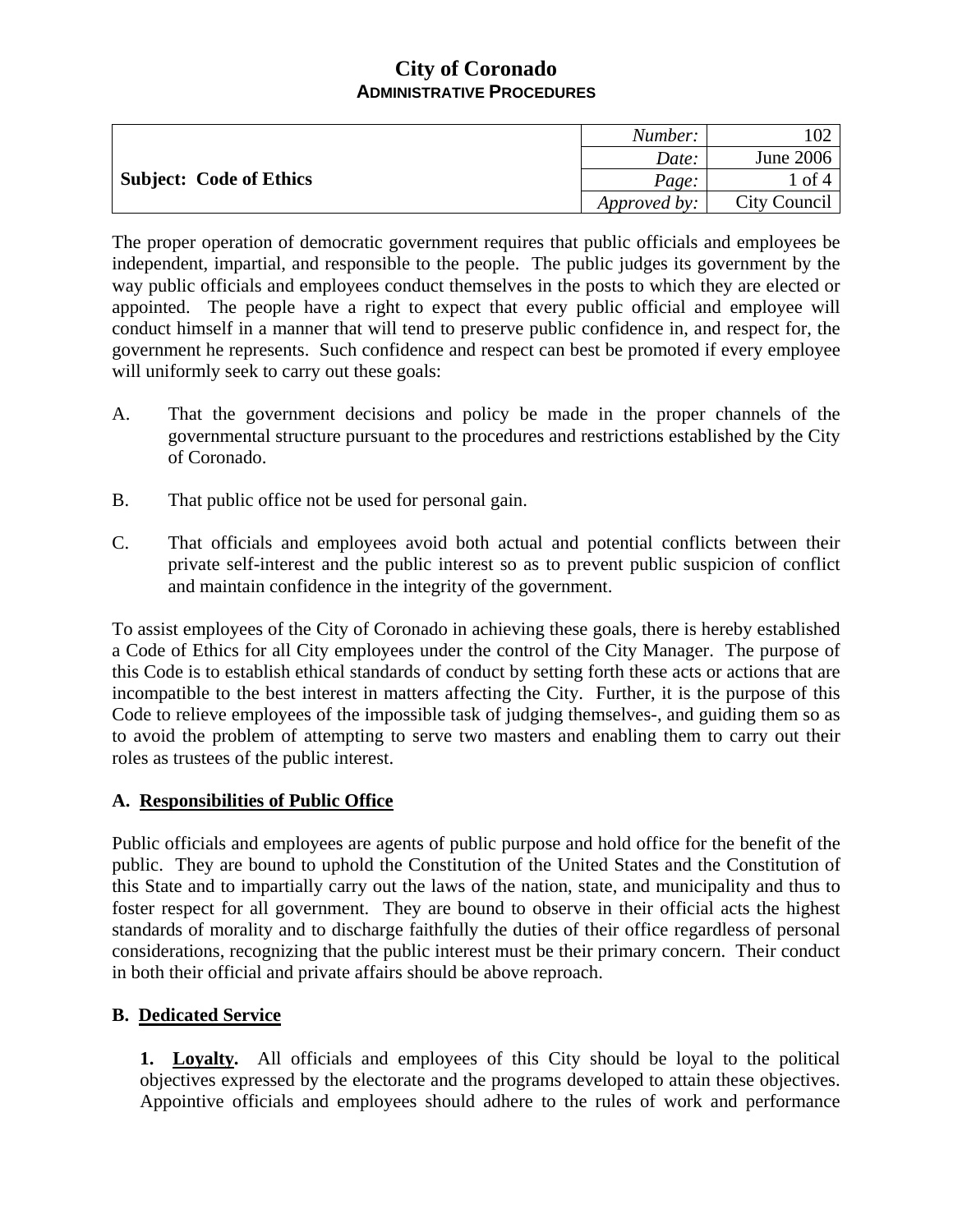|                                | Number:      |              |
|--------------------------------|--------------|--------------|
| <b>Subject: Code of Ethics</b> | Date:        | June 2006    |
|                                | Page:        | $2$ of 4     |
|                                | Approved by: | City Council |

established as the standards for their position by the appropriate authority. Officials and employees should not exceed their authority or breach the law or ask other to do so, and they should work in full cooperation with other public officials and employees unless prohibited from so doing by law or by officially recognized confidentiality of their work.

**2. Political Activity.** No official or employee shall promise an appointment to any municipal position as a regard for any political activity.

No official- or employee shall use the prestige of his position by making verbal statements during the conduct of his official or public duties on behalf of any political party or any political candidate, or by indicating in any manner whatsoever during such times his opposition to or support of any political party, candidate, or by sending any written communication utilizing City stationery or the official seal of the City of Coronado or by otherwise indicating in such written communication that the position stated therein is stated by the official or employee in his capacity as an official or employee of the City of Coronado. This provision is not intended to restrict or limit any of the rights of political activity. However, officials and employees are subject to the rules set forth in Section 106, "Political Activity." Within these guidelines, officials and employees are encouraged to take an active interest in political affairs.

### **C. Fair and Equal Treatment**

**1. Impartiality.** No official or employee shall grant or make available to any person consideration, treatment, advantage, or favor beyond that which is the general practice to grant or make available to the public at large.

**2. Interest in Appointments.** Canvassing of members of the Council, directly or indirectly, in order to obtain preferential consideration in connection with any appointment to municipal civil service shall disqualify the candidate for appointment except with reference to positions filled by appointment by the Council.

**3. Use of Public Property.** No official or employee shall request, use or permit the use of any publicly-owned or publicly-supplied property, vehicle, equipment, material, labor, or service for the personal convenience or the private advantage of himself or any other person. The exceptions to this are non-profit, community-oriented groups, at the discretion of the Department Director.

**D. Conflict of Interest.** No City official or employee, whether paid or unpaid, shall engage in any business or transaction, or shall have a financial or other personal interest, direct or indirect, which is incompatible with the duties in the public interest or would tend to impair his independence of judgment or action in the performance of his official duties. Personal, as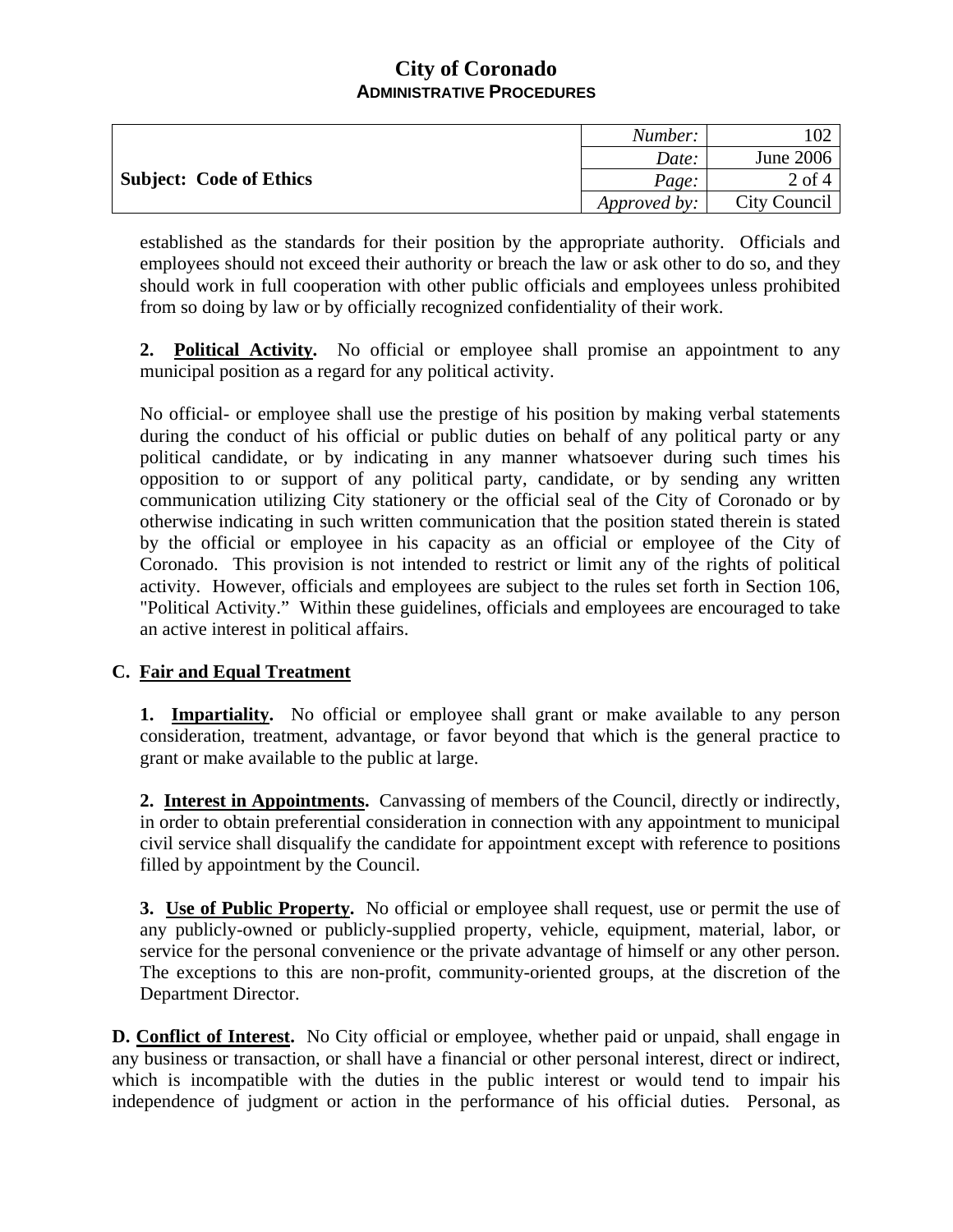|                                | Number:      |              |
|--------------------------------|--------------|--------------|
| <b>Subject: Code of Ethics</b> | Date:        | June 2006    |
|                                | Page:        | $3$ of $4$   |
|                                | Approved by: | City Council |

distinguished from financial, interest includes an interest arising from blood or marriage relationships or close relationships in business or political association. Special conflicts of interest are enumerated below for the guidance of officials and employees:

**1. Incompatible Employment.** No official or employee shall engage in or accept private employment or render services for private interests when such employment or service is incompatible with the proper discharge of his official duties or would tend to impair his independence of judgment or action in the performance of his official duties. See also Section 2ll, "Outside Employment."

**2. Representing Private Interests Before City Agencies or Courts.** No official or employee whose salary is paid in whole or in part by the City shall appear in behalf of private interests before any agency or the City. He shall not represent private interests in any action or proceeding against the interests of the City in any litigation to which the City is a party. This paragraph shall not be construed as prohibiting the appearance of officials or employees when subpoenaed as witnesses by parties involved in litigation that also may involve the City of Coronado.

**3. Business Solicitation During Working Hours.** Employees of the City of Coronado are expected to perform a full day's work for their salaries. This does not allow time for personal business during working hours. Therefore, all salesmen are prohibited from soliciting personal business from City employees during working hours. Any employee who receives or does business with salesmen during working hours will be subject to disciplinary action.

**4. Disclosure of Confidential Information.** No City official or employee shall, without prior formal authorization of the public body having jurisdiction, disclose any confidential information concerning any other official or employee, or any other person, or any property or governmental affairs of the municipality. Whether or not it shall involve disclosures, no official or employee shall use or permit the use of any such confidential information to advance the financial or personal interest of himself or any other person.

**5. Disclosure and Disqualification of Financial or Personal Interest.** Whenever the performance of his official duties shall require any official or employee to deliberate and vote on any matter involving his financial or personal interest, he shall publicly disclose the nature and extent of such interest and disqualify himself from participating in the deliberations as well as abstaining from voting.

**6. Gifts and Favors.** No official or employee shall accept any valuable gift, whether in the form of service, loan, thing, or promise, from any person, firm, or corporation which to his knowledge is interested directly or indirectly in any manner whatsoever in business dealings